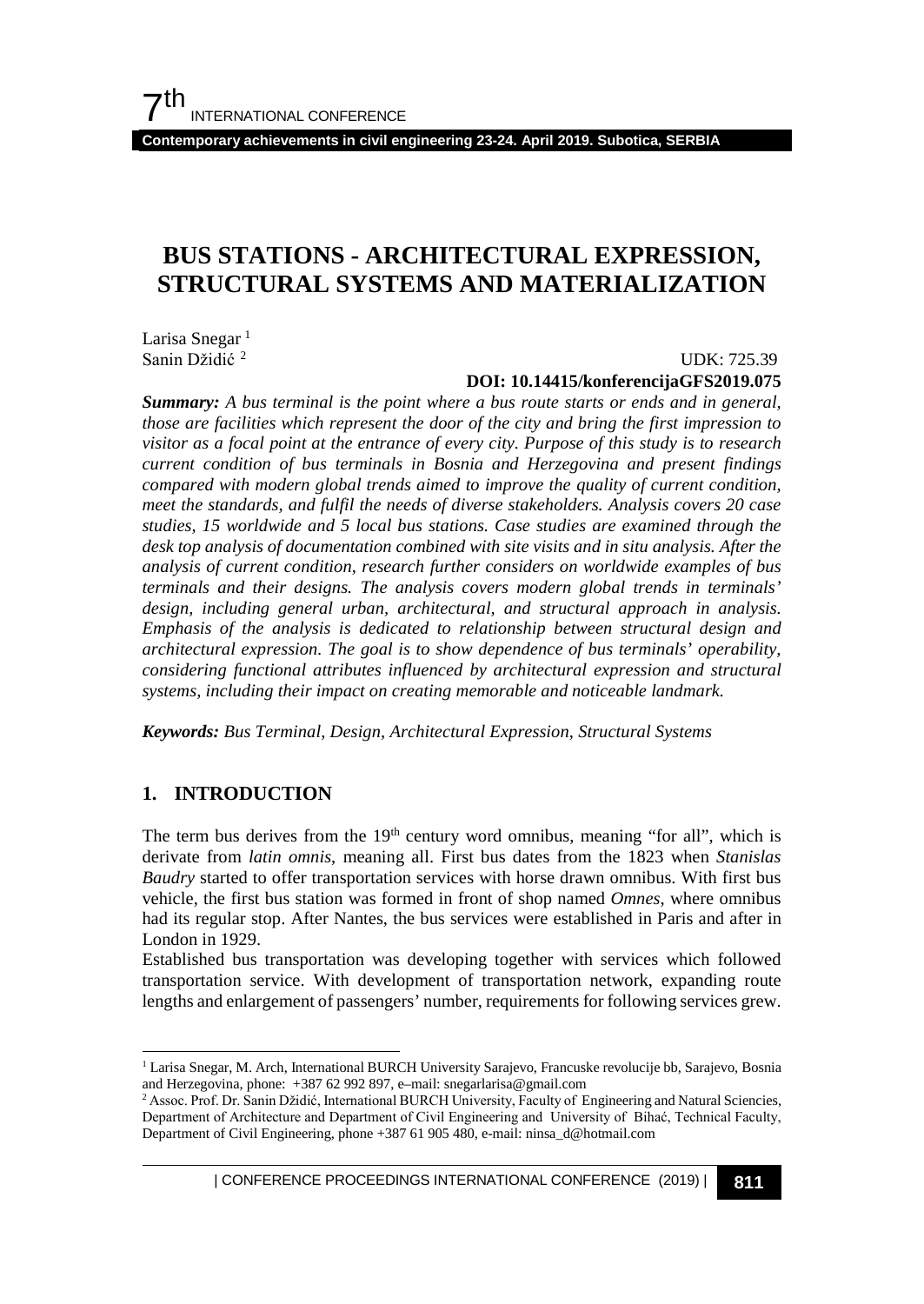# $\overline{\phantom{a}}$ . МЕЂУНАРОДНА КОНФЕРЕНЦИЈА

#### **Савремена достигнућа у грађевинарству 23-24. април 2019. Суботица, СРБИЈА**

From the early beginning, the quality of bus transportation and accompanying services reflected local community development and road network development. Further development of bus services were influenced by passenger demand and volume.

Bus transportation has many different kinds of following services that differentiate according to its complexity and level of service. Bus stop as a first and basic type of service provides most simple service to passengers. Bus stop is defined as a place where the bus makes short stop in order to onboard or release passengers. Since first bus stop in front of the small shop in Nantes, the bus stop has developed through the ages.

From the earliest bus transport and following infrastructure, there have been a lot of changes. Starting from the vehicle dimensions that changed through the years to the trends that are rapidly changing every few years, stations and municipalities have to follow all these trends, in order to keep the standards high. North America, Japan, Australia and New Zealand have clearly defined guidelines related to minimum requirements and suggested design of bus stops. Basic requirements related to function left enough space for the designers to develop most unusual, interesting and expressive designs.

Bosnia and Herzegovina has very developed network of bus traffic that is not followed by the bus infrastructure development. This research does not only emphasize the factors and considerations that are to be followed, it also compares the condition of Bosnia and Herzegovina bus stations compared to the stations worldwide. Correlative analysis can be used for further planning and infrastructure development. Local bus station analysis states the current condition in which are the bus stations and its infrastructure, which makes them comparable to the international case study analysis.

## **2. ARCHITECTURAL DESIGN AND CONSIDERATIONS**

The increasing use of transportation in mid  $20<sup>th</sup>$  century triggered the development traffic interchanges and stations. Bus station, from their early development, were developed next to the railway stations. Increased use of buses for a long intercity and international journeys were at its peak in the middle of past century. Trends in architecture and lifestyle of the time conditioned the overall design of the bus stations. Local conditions such as politics, economy and society affected the design mostly.

During the time, with lifestyle change, trends for designing the stations were evolving too. Today, bus terminal design considers more than designing a building that will serve its purpose. Spending time outside of the bus and making it comfortable is a new challenge for the designers next to making the facility serve its purpose. Following the design requirements such as design standards is not the only element that will generate good design. Civic facility such as bus terminal, bus station or interchange takes in consideration many urban factors such as providing public spaces for users and feeder area combined with it. The use of those space is very encouraged by urban designers as it is raising the quality of civic facility.

The complexity of designing lies in a holistic approach of combining many different factors, elements and considerations.

A terminal is a spatially enclosed unit a "place-junction" in which there is a conversion (a change, transformation) of flows of one way of transport into the flows of another, or a change of the types of transportation. Recently for the term terminal, very often is used the term transport interchange. The terms bus station, bus stop, and base are very often used in literature that covers the transportation facility buildings topic, but the meaning is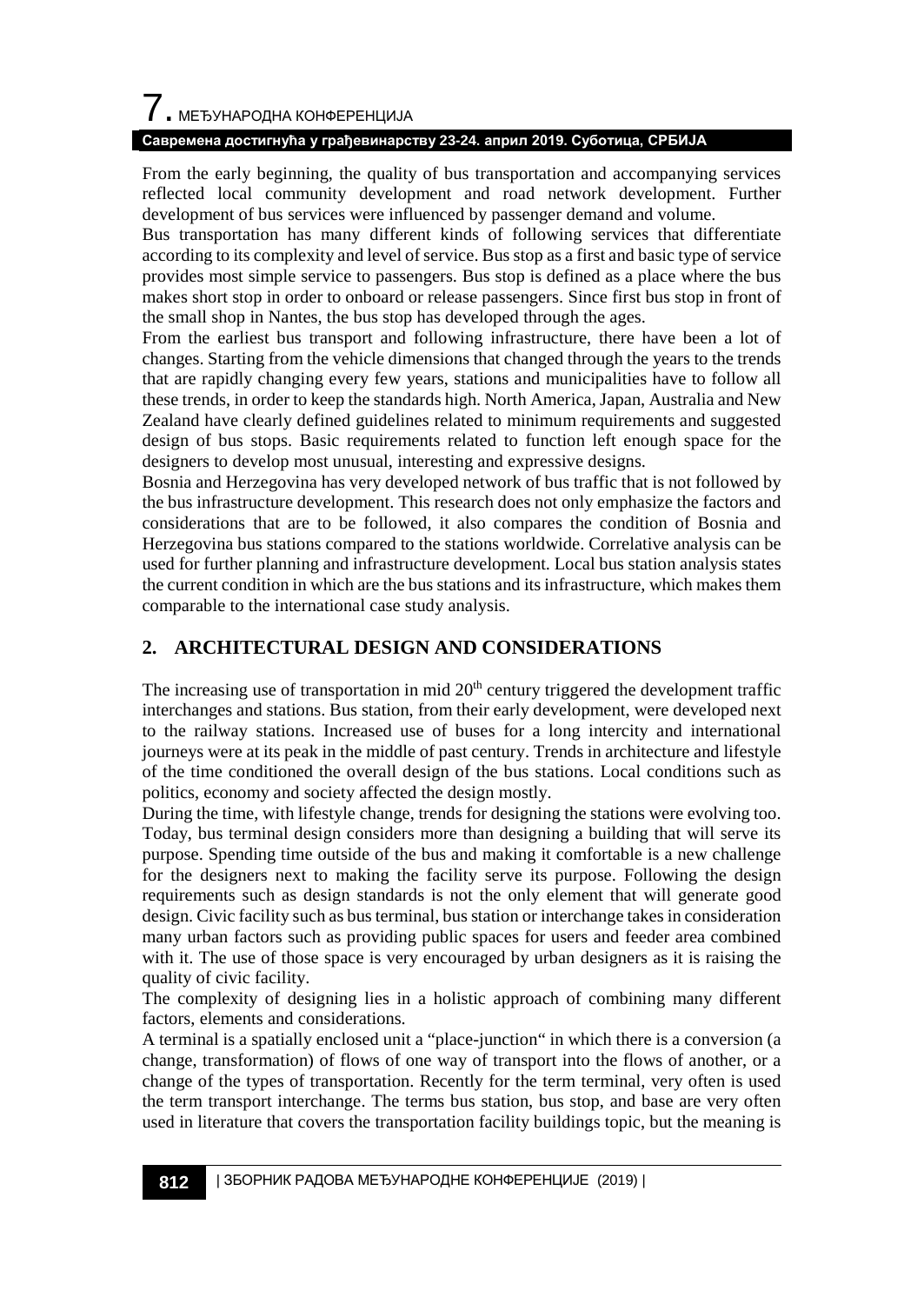## $7<sup>th</sup>$ INTERNATIONAL CONFERENCE

#### **Contemporary achievements in civil engineering 23-24. April 2019. Subotica, SERBIA**

significantly different between these. Each of these terms considers facility with different functions and purposes. While terminal or interchange considers transportation node where transportation means and users both satisfy their needs, bus station is less complex facility where transportation users begin/end or change their transport vehicle within same transportation mode. Bus station does not satisfy technological needs or provide extra services for users. Bus stop represents only one place on the bus line where vehicles stop to pick up of drop off passengers, without any technological or user services.

In addition to the primary, there is a list of other accompanying functions. The main role and importance of a terminal as an element of the transportation system is the enabling of the demands of the passenger traffic, as soon as possible, in a safe way and with as less negative impact on the environment as possible.

In terms of traffic, a terminal should imply a functionally structured built space unit i.e. "station-storage-gateway access", where primary initial-final and/or operations in the process of transport in the passenger and freight traffic are done between various vehicles of the same or different ways of transport, in which there is a flow conversion where passengers arrive and exit the transport vehicle, or other types of services are available.

According to [3] terminals are: Places, points, junctions of the transportation system where transport-technical demands of the passengers and the transportation means are met. Depending on the type, terminals have specific infrastructural elements with special purpose-specific equipment. They are located on either the end of the lines (track) of the vehicle motion actually on the modal network or they are regularly arranged along a network. Semantically speaking, a terminal marks something that has its length and end in terms of a traffic route.

Depending on the function and the infrastructure, various synonyms are used in practice (bus stop, passenger station, etc.)

According to [1], a station is a place in a system or an organization with special demands, equipped with special equipment and services.

The term stop is used in cases of short stops of vehicles on one track, only at a specific traffic sign or at a place marked with a timetable in towns or smaller places, for providing consecutive short-term services or by other demands. Also, the term base is used, which is linked to processes and it represents a place where specific activities are defined and from which all activities where there is basic functioning equipment begin or end. There are numerous terminal definitions, according to which their basic characteristics can be studied:

- A bus terminal is a stop where the bus arrives or leaves after a trip [4]
- A station where transportation vehicles load cargo or pick up passengers;
- A location on either end of a transportation line including servicing and handling facilities [5]
- A facility, notable for its size and complexity, where cargo or persons are loaded, unloaded and where various types of transport are handled. Terminal activities begin in places of the cargo destination and transit areas.

Terms bus terminal and bus station are used interchangeably in theory and in practice as synonyms for an organized area where buses begin, end and transit their ride, and make contact with passengers in terms of meeting their demands.

The term bus station is usually used for "off-road" locations with at least the basic elements necessary for the passengers, while a terminal refers to a completely equipped bus station with all its accompanying facilities.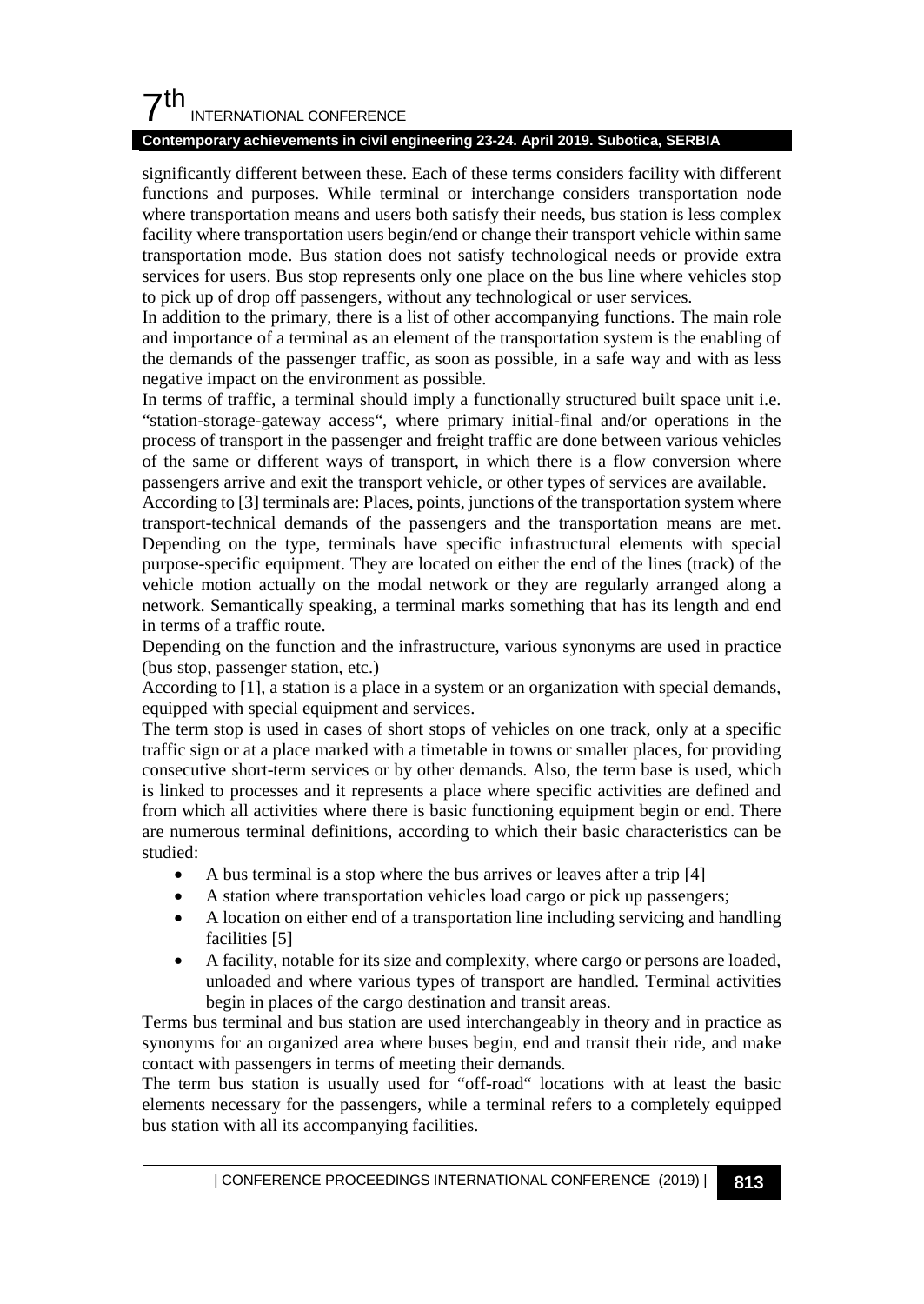### **Савремена достигнућа у грађевинарству 23-24. април 2019. Суботица, СРБИЈА**

Bus terminals are usually located in big cities where tours of two or three types of transport meet, begin and end. If passengers begin or end their tours by more types of transport at a single terminal, then a wider term such as "passenger terminal" is used.

Bus terminals are passenger stops where the transport-technological demands of the passengers and buses are met. There are many definitions, so they can be defined as:

- An organized area where travel begins or ends;
- A place where there is a contact between passengers and buses; and
- An organized area where various demands of the bus stop users are met.

Administrative classification involves the following classification - Intercity, suburban, transit – buses passing by, they are one of side stops and mixed or combined.

The type of a bus station is determined by the percentage of passengers who travel daily from the bus station in relation to the total number of passengers, thus, there is a differentiation of the following categories of passengers: suburban passengers – passengers who travel daily or often from the bus station regardless of the route length; and intercity passengers – passengers who travel occasionally or rarely from the bus station regardless of the route length.

The term "traffic terminal" should also include the complexity in terms of a physical existence of technological traffic elements and their functional connection on one or more technologically dependent locations. Denoting a single type of traffic as a traffic terminal is not considered right, although in practice such a classification in literature is not completely accepted. Recently, the term "logistics center" as a synonym for a traffic terminal has been used. Also, it is believed that the complexity of the functions of specific facilities define the terminal's status. It is not justifiable to define smaller complexes as terminals, especially if they do not encompass complex designing tasks and exploitation. Therefore, a traffic terminal implies a complex of traffic facilities in a place where two or more types of traffic are developed, which individually or mutually conduct operations of servicing transit, intercity and urban transportation of vehicles, cargo and passengers.

It can be considered that traffic terminals together with the road network comprise basic infrastructural elements of the traffic system. Every transport starts and ends or transits there, and they are marked by extraordinarily great community service. Thus, those are places where initial-final operations with cargo, passengers, vehicles and cargo units concentrated on one or more close locations take place. Traffic terminals also include the territory where gathering and dispersion of passengers and cargo flow occur, which take place on highway, suburban and urban roads. Territorially speaking, traffic terminals can be found at a territory of 50 to 60 kilometers in diameter. When they can be found on more locations that are functionally linked, then they are considered industrial traffic terminals. Traffic terminals can be classified based on more aspects such as the nature of the work, types that serves, geographical location on the network, geometric features, ownership (state, private or mixed roles), business capacity and functions i.e. structure of technical transport subsystems etc.

Based on the types that they serve, terminals can serve as transfer points for various combinations of the types, e.g. – single-mode (road, railway, waterway, etc.), or intermodal: bimodal (road- railway, waterway-road, waterway- railway, etc.), trimodal (road-waterway- railway, etc.).

Based on the geographical location on the network, there are local (in urban areas), regional and global on EU TEN-T (Trans-European Transport Networks) networks.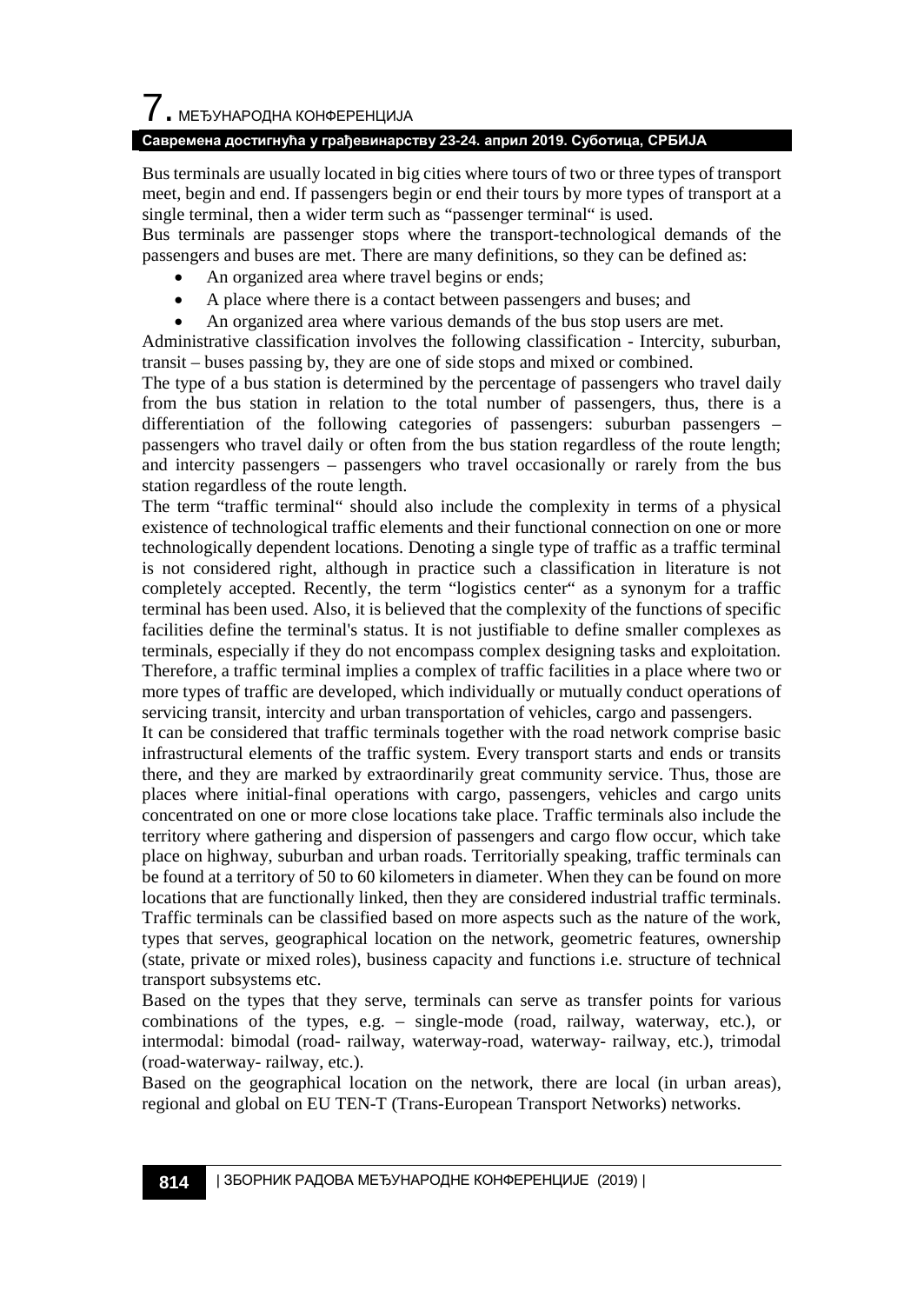## $7<sup>th</sup>$ INTERNATIONAL CONFERENCE

#### **Contemporary achievements in civil engineering 23-24. April 2019. Subotica, SERBIA**

Based on geometric features, they are solely classified, either visually based on the features of the highway road network, the location of roads in them, the ways of implementing links with public roads or their shape: radial, rectangular, extended (linear), radial-toroidal, radial-semi toroidal or combined. Highway networks, according to their position, in relation to the urban tissue can be set tangentially, longitudinally (passing) and/or combined, while the terminals are also set in the aforementioned positions in relation to roads.

Based on the capacity, they can be: small, middle or large depending on the type and structure of commercial operations or the number of passengers.

Every traffic terminal must have a specific structure of the technological-transport subsystems, i.e. functioning unities, which independently or mutually implement some of the following functions:

- Implementation of initial-final operations, admittance and dispatch of cargo and passengers;
- Collective, distributive or collective-distributive cargo transport;
- Loading-storing processes;
- Maintaining and supplying vehicles;
- Servicing cargo and passenger traffic in a material-technical sense; and
- Providing monitoring services in traffic, etc.

Based on the functions that take place within the terminal, basic facilities i.e. subsystems are being defined, such as passenger, cargo and combined terminal, special ones such as auto depots for servicing vehicles and other depots from the service industry (depots for maintaining roads and railways, equipment) and supplying fuel and operating materials. Starting from the demands set by the bus station users, categories of its users are determined as follows passengers (arriving, departing or in transit), visitors (depending on the size, location, the stop's facilities there is a number of visitors to the bus stop), companions (a category of users who see somebody off or welcome them), employees of the bus stop, bus and driving staff.

Depending on the types of bus station users, that is whether the bus lines connect two or more cities at greater distance or whether they connect the city with its nearby surroundings, stops are classified as intercity, suburban, mixed; and transit ones.

Intercity stops are defined by a small percentage of daily passengers, while this percentage is high at suburban stations. In practice purely suburban or purely intercity stations are very rare, thus, the greatest number of stations are the mixed type ones.

Transit stations are located in towns that are placed on the road between two major cities, and are usually stations where the drivers and passengers rest.

In every passenger terminal or station there can be made basic subdivision between three main parts of one transport system.

- 1. Drop in/drop off area place from where passengers arrive/leave station, first meet with station and get the first impression, connection with all other means of traffic;
- 2. Bus Station Building a place where all the facilities for terminal/station functioning are located, enables everything from arrival to departure of passengers;
- 3. Boarding area space where buses arrive and leave with passengers, and parking for buses. Positioning the station within the urban tissue is conditioned by these three main parts of every terminal. It is preferable that Feeder infrastructure (drop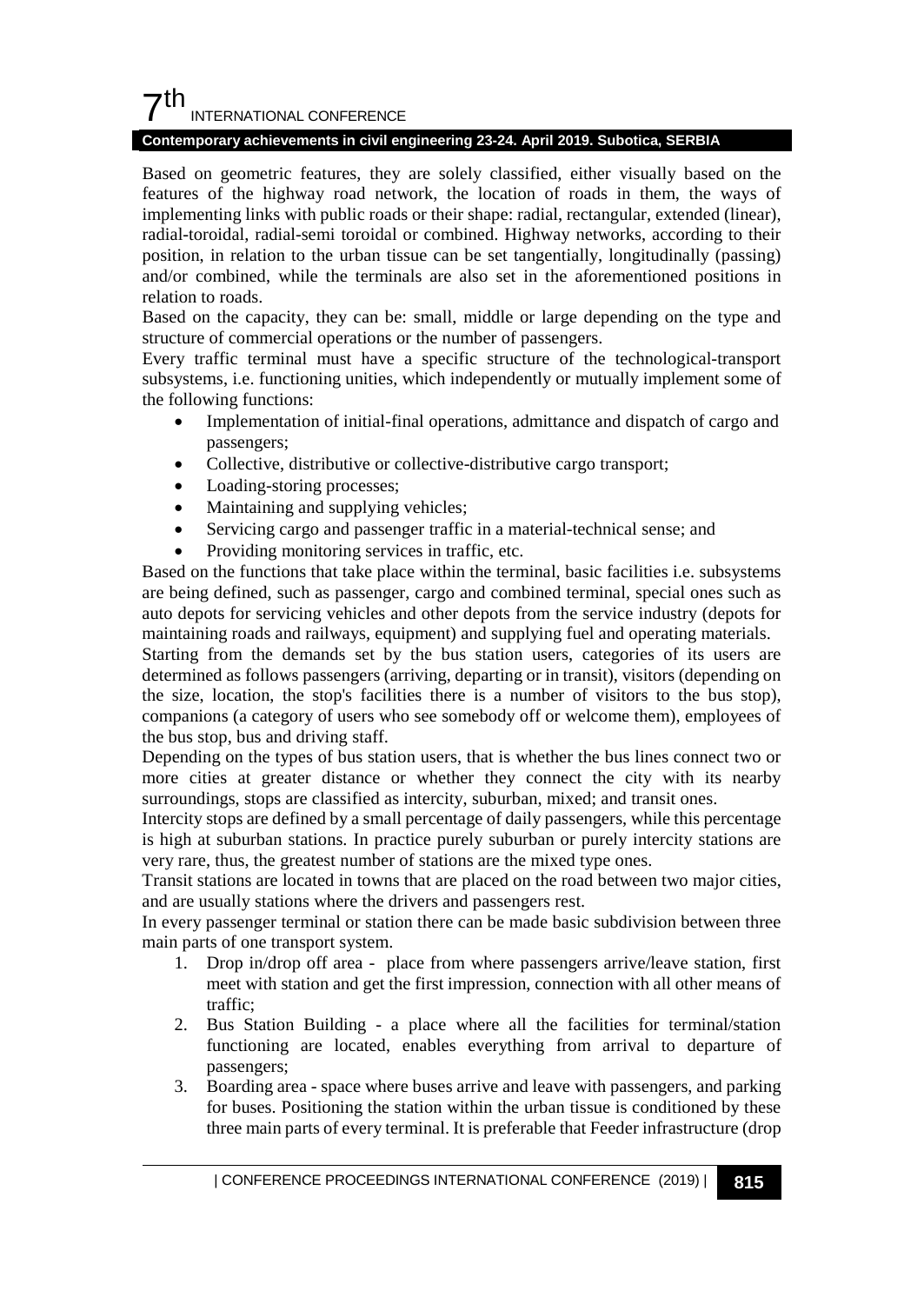## 7. МЕЂУНАРОДНА КОНФЕРЕНЦИЈА

#### **Савремена достигнућа у грађевинарству 23-24. април 2019. Суботица, СРБИЈА**

in/drop off) area is placed closer to the city center. By locating these three as following, it becomes easier to organize each of these within.



*Figure 1. Positioning of the Station with the City* [2]

## **3. MATERIALIZATION AND STRUCTURAL SYSTEMS**

Transportation architecture is dominated by the concrete and steel as any other architectural facility and building today. What is characteristic to stations and other transportation facilities are specific spans necessary for the vehicle approaches and open space architecture for the buildings. Choice of material is conditioned mostly by the required spans and aesthetical approach of the designer. Every transportation facility has two structural parts that are most often independently built; stations building and canopy for the platforms.

Station building is usually built with reinforced concrete as a most common building material. Depending of architectural design, the use of material for structural system may vary. More requiring structural design is most likely to use the steel as a material but it is not exclusively the case just like with any other architectural building.

The difference stations are making is a wide range of possibilities for designing and building platform canopies. Lately, canopies are built separately of the building. During mid of  $20<sup>th</sup>$  century, the canopies were not aesthetical element such as it is a case today. Platforms were sheltered usually by overhanging beams that were forming kind of balconies or terraces over the platforms. Built as reinforced concrete structures, those canopies were sheltering only front entrance to the bus station, or only passengers waiting in front of the bus.

Today, bus shelters are often designed as a canopies independent of the building. For that purpose, variety of materials are used. Spans are varying of the type of platforms and distance between two parked busses. They can be short as a width of a bus, width of a bus with passenger approach from the every side up to span that corresponds the whole platform area. The choice depends only of the design and architects approach.

Steel columns are most flexible for achieving the creative and innovative design, and it can be combined with different materials for the roofing. Aarau bus station, Gare do Oriente and Slough are probably the best examples where steel structures possibilities are presented up to maximum.

Steel columns combined with cement-bound plaster panels that form the surfaces of complex geometry as it is the case with Pforzheim bus station are another example how effective combinations steel is providing.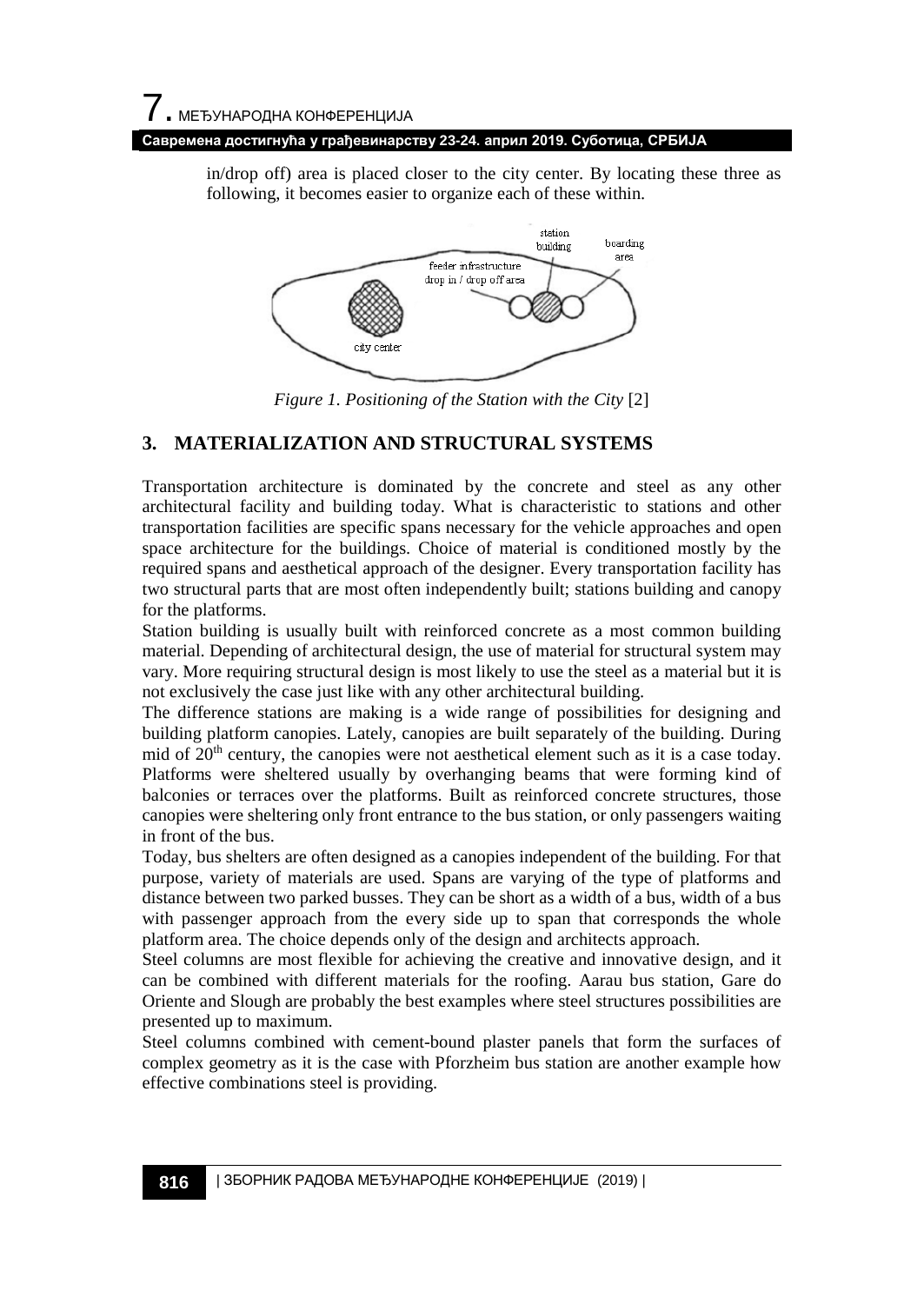

**Contemporary achievements in civil engineering 23-24. April 2019. Subotica, SERBIA**



*Figure 2. Aarau Bus Station* [6]

Casar de Caceres stations demonstrated how concrete can be used both as an aesthetical element and structural element, especially for the platforms. Very effective, but only on a small scale stations where it is possible to achieve more complex form but regular rectangular columns between the platforms.



*Figure 3. Casar de Caceres and Trujillo Bus Stations* [7, 8]

Wood as a material for the transportation facilities is mostly used for bus stop structures and as a decorative element where one of the best applications is visible on Helsingborg station.



*Figure 4. Helsingborg Bus Station* [9]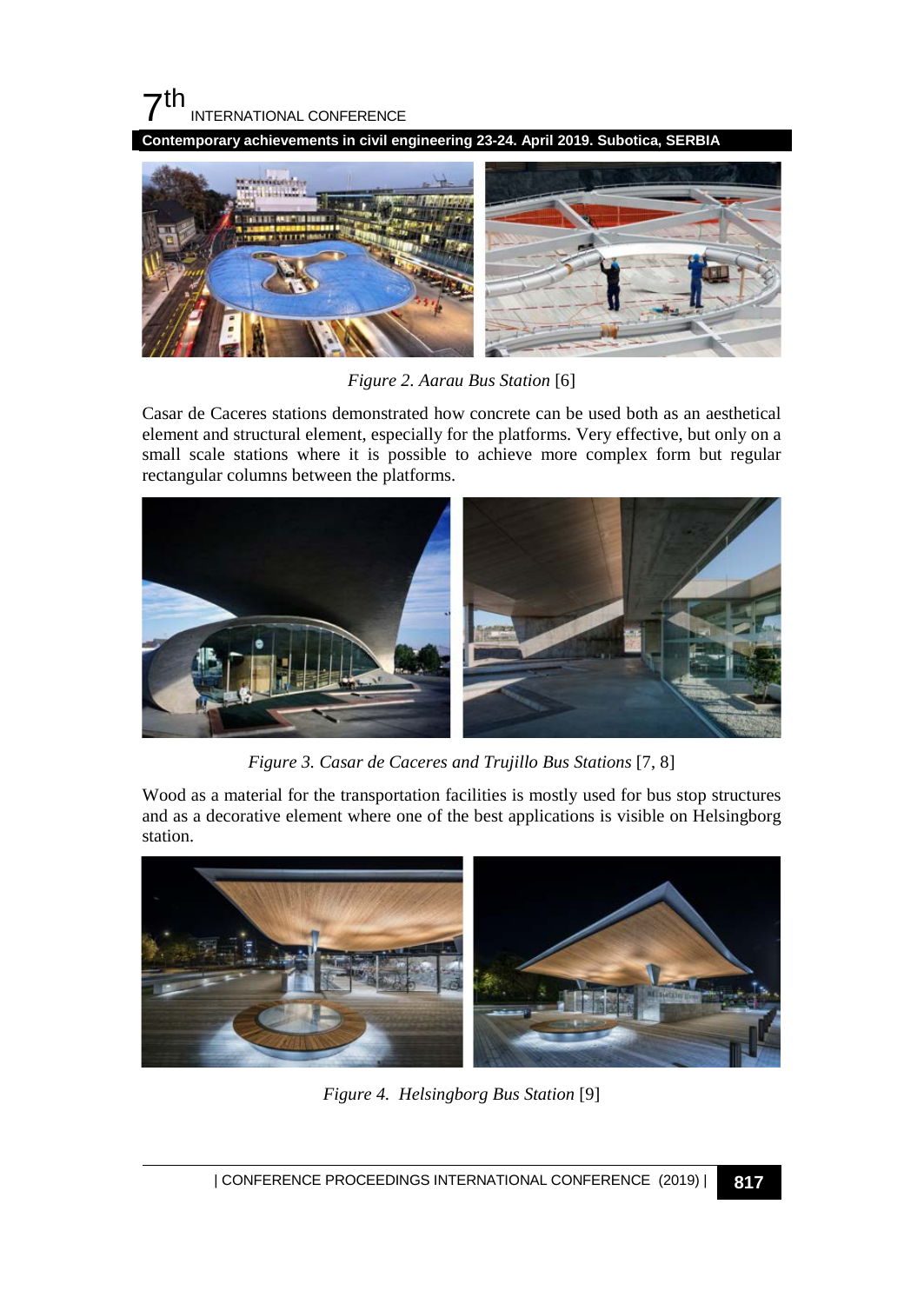# 7. МЕЂУНАРОДНА КОНФЕРЕНЦИЈА

### **Савремена достигнућа у грађевинарству 23-24. април 2019. Суботица, СРБИЈА**

While bus stations are rarely using wood as a material, bus stops as a smaller scale projects are very often introducing a wood as a material lately. One of the examples is University Boulevard Transit Shelters in Canada where wood is used to create human effect that will contrast the built environment.

Emsdetten bus station is one of few stations that incorporated plastic material, even though only as a roofing. It combines the steel frames and cables covered up with a yellow plastic sheets. Emsdetten bus station is providing only a bus shelter for the passengers without bus building, but it vividly shows all the potential for different material use.

Tensile structures are offering variety of possibilities for using a structure as an aesthetical feature. With its wide spans, they are enabling different platform arrangements underneath. They are mostly used for stations that do not require bigger bus facilities and buildings, therefore, it is more applicable for interchanges such as bus stop and tram stops at the same place rather than next to the building. Rosa Park Terminal in Detroit is an example of larger scale bus terminal where tensile structures are used as a canopy for platforms next to the terminals building.



*Figure 5. Rosa Park Terminal in Detroit* [10, 11]

## **4. ANALYSIS OF BUS STATIONS WORLDWIDE**

The analysis of built stations worldwide has a multiple purpose for the research. Stations that are already built are not showing only the design and creativity of an architect and whole team, but also the outcome including perception of the building on the society and environment. Analysis include different elements that all together are able to provide answers on different questions. Background information include all the data that are telling the story behind the intention and the design, while the location will deal with the ambience and surrounding factors that are affecting the design. Basic information includes the data about scope of the work, architects and other similar facts. Size of the station is rather concerned with the volume of vehicles/passengers passing through the station than the physical dimensions of the building or site. Type of the station differs from bus station, bus terminal, interchange and even only an entrance for the station or public space analyzed for this purpose. Facility considerations briefly explain the stations building with its content. According to available information, they include all functional, aesthetical and other elements that are related to the building itself.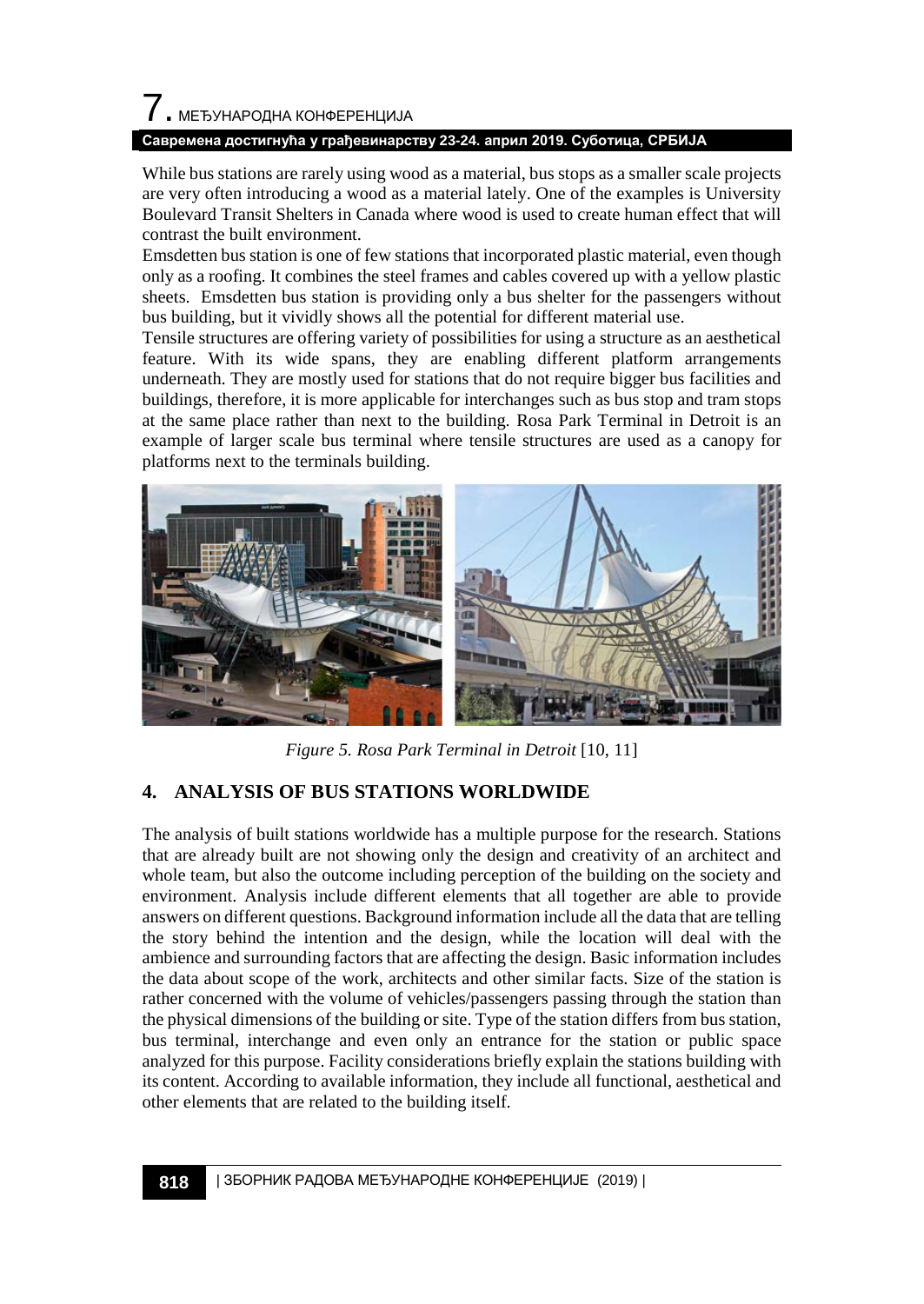# 7th INTERNATIONAL CONFERENCE

## **Contemporary achievements in civil engineering 23-24. April 2019. Subotica, SERBIA**

| <b>BUS STATION</b>                              | <b>Background</b><br>information                                           | Location                                               | <b>Type of Station</b>                                  | <b>Facility</b>                                                                               | <b>Specific Design</b>                                    |
|-------------------------------------------------|----------------------------------------------------------------------------|--------------------------------------------------------|---------------------------------------------------------|-----------------------------------------------------------------------------------------------|-----------------------------------------------------------|
| <b>Aarau Bus Station</b>                        | project as a result of<br>partial renovation                               | between the railway<br>station buildings               | local and<br>international<br>interchange               | basic services<br>provided on<br>platforms, additional<br>content available at<br>the railway | canopy and its<br>structure                               |
| Angle Lake Transit Station<br>and Plaza         | station as a part of<br>general city<br>development<br>strategy            | SeaTac outskirts                                       | Intermodal public<br>transportation                     | no bus building                                                                               | facade geometry                                           |
| <b>Blackburn Bus Station</b>                    | Blackburn strategy<br>for city centre<br>renovation                        | city centre, main<br>pedestrian street                 | intercity bus station                                   | all required services<br>provided inside the<br>bus station building                          | building station<br>columns                               |
| <b>Casar de Caceres Bus</b><br><b>Station</b>   | the main<br>communication node<br>for 5000 citizens of<br>Casar de Caceres | across the school,<br>within the city                  | bus station                                             | basic services<br>provided within the<br>building                                             | unique building<br>design                                 |
| <b>Christchurch Bus Station</b>                 | "An accessible city"<br>strategy                                           | on the corner of two<br>very prominent<br>streets      | ocal public transport<br>and intercity bus<br>transport | provides all<br>necessary services                                                            | roof structure                                            |
| Gare do Oriente<br>Interchange                  | EXPO 1997 access<br>point                                                  | Parque des Nacoes,<br>5km away from the<br>city centre | multimodal<br>interchange                               | provides all<br>necessary services                                                            | structural design<br>both of the building<br>and canopies |
| Knutpunkten Bus Station                         | entrance to the light<br>railway                                           | within the city of<br>Helsingborg                      | local public transport<br>interchange                   | no bus building                                                                               | roof structure                                            |
| <b>Osijek Bus Station</b>                       | renovation                                                                 | outskirts of Osijek                                    | intercity and<br>international bus<br>station           | building provides all<br>necessary services                                                   | transparent building                                      |
| <b>Pamplona Bus Station</b>                     | both transportation<br>and heritage project                                | centre of Pamplona                                     | intercity and<br>international bus<br>station           | building provides all<br>necessary services                                                   | underground bus<br>station                                |
| <b>Preston Bus Station</b>                      | iconic brutalism<br>building                                               | centre of Preston                                      | intercity and<br>international bus<br>station           | building provides all<br>necessary services                                                   | prefabricated<br>building                                 |
| <b>Santa Pola Bus Station</b>                   | "Door to the city"<br>project                                              | outskirts of Santa<br>Pola                             | intercity and<br>international bus<br>station           | building provides all<br>necessary services                                                   | bus platform canopy                                       |
| <b>Slough Bus Station</b>                       | "Heart of Slough"<br>project                                               | industrial area of<br>Slough                           | intercity and<br>international bus<br>station           | building provides<br>basic services                                                           | bus platform canopy<br>and building form                  |
| <b>Stuttgart Airport Bus</b><br><b>Terminal</b> | part of airport<br>infrastructure                                          | suburban area of<br>Stuttgart                          | intercity and<br>international bus<br>station           | building provides<br>basic services                                                           | facade and simplicity<br>of function                      |
| <b>Trujillo Bus Station</b>                     | third bus station for<br>the city                                          | entrance to the city<br>of Caceres                     | intercity and<br>international bus<br>station           | building provides<br>basic services                                                           | structural design<br>both of the building<br>and canopies |
| <b>Zagreb Bus Station</b>                       | renovation                                                                 | wider center of<br>Zagreb                              | intercity and<br>international bus<br>station           | building provides all<br>necessary services                                                   | relation of platforms<br>and bus building                 |

## *Table 1. Analysis of Bus Stations Worldwide – Part 1*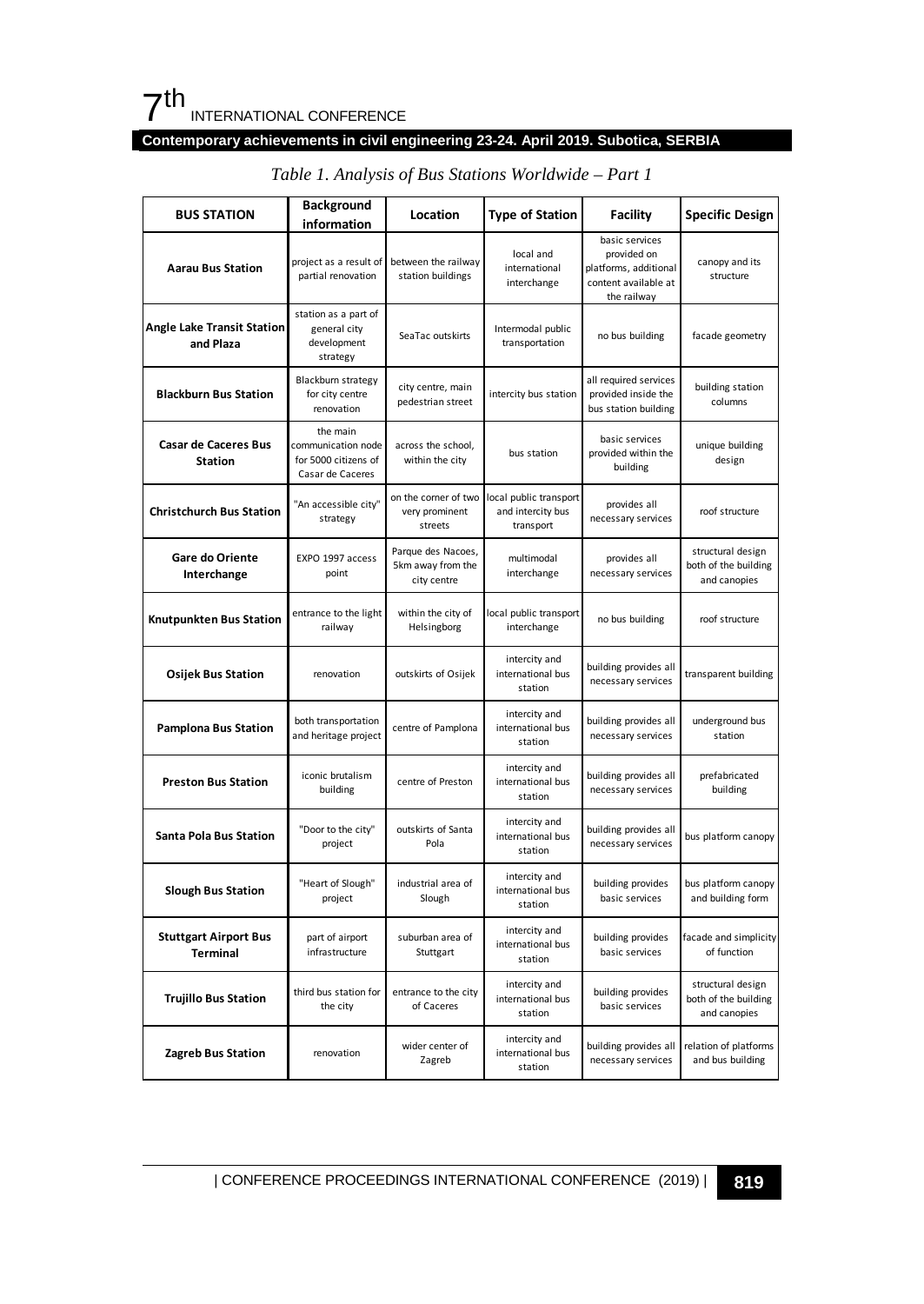### **Савремена достигнућа у грађевинарству 23-24. април 2019. Суботица, СРБИЈА**

| <b>BUS STATION</b>                             | <b>Materialization</b>                       | Structure                                                                                                     | <b>Public Space</b>                                                                | Size/Volume                       | <b>Urban Consideration</b>                                                                                                    |
|------------------------------------------------|----------------------------------------------|---------------------------------------------------------------------------------------------------------------|------------------------------------------------------------------------------------|-----------------------------------|-------------------------------------------------------------------------------------------------------------------------------|
| <b>Aarau Bus Station</b>                       | steel structure<br>spanned with EFTE<br>foil | Steel columns with cable<br>structure                                                                         | street furniture activating the<br>platforms                                       | medium scale bus<br>station       | built within the city centre and<br>historical buildings                                                                      |
| <b>Angle Lake Transit Station</b><br>and Plaza | steel and reinforced<br>concrete             | steel structure for the<br>facade and reinforced<br>concrete for the buildings                                | promenade and public space<br>defined with steel geometry<br>continued from facade | large scale public<br>interchange | outside the city centre<br>redefining public purpose                                                                          |
| <b>Blackburn Bus Station</b>                   | steel and glass                              | steel U shaped columns                                                                                        | surrounded by city centre public<br>space, 50 m away from main<br>square           | small scale                       | built within the city centre and<br>historical buildings                                                                      |
| <b>Casar de Caceres Bus</b><br><b>Station</b>  | concrete                                     | folded reinforced concrete<br>shell                                                                           | bus station as a place of<br>gathering                                             | small scale                       | one of the few public buildings<br>in the city                                                                                |
| <b>Christchurch Bus Station</b>                | concrete and steel                           | steel columns and steel<br>roofing structure                                                                  | providing additional content to<br>the area                                        | medium scale bus<br>station       | set within unbuilt area that is to<br>be completed                                                                            |
| Gare do Oriente<br>Interchange                 | steel, concrete and<br>glass                 | steel tree a like canopies,<br>sculptoral reinforced<br>concrete columns and<br>steel overhanging<br>canopies | many different public places<br>formed within the area of<br>station               | large scale<br>interchange        | biggest country transportation<br>facility, enabling the city<br>development within the area<br>Parque des Nacoes and further |
| Knutpunkten Bus Station                        | steel and wood                               | steel roof structure set on<br>four steel supports                                                            | entrance as a whole new public<br>space oriented towards users                     | small scale                       | set to animate users for more<br>frequent use                                                                                 |
| <b>Osijek Bus Station</b>                      | glass and steel                              | steel columns with glass<br>facade                                                                            | pedestrian entrance provides<br>basic public space                                 | medium scale bus<br>station       | located closely to the railway<br>and tram station                                                                            |
| <b>Pamplona Bus Station</b>                    | concrete                                     | reinforced concrete<br>columns and walls                                                                      | green area above the station as<br>main city public space                          | large scale bus<br>station        | built within the city centre and<br>historical core, under the<br>fortress without distruption                                |
| <b>Preston Bus Station</b>                     | concrete                                     | reinforced concrete<br>columns and walls                                                                      | initial design did not consider<br>any public space                                | large scale bus<br>station        | built as a part of city<br>development, today out of the<br>city centre                                                       |
| <b>Santa Pola Bus Station</b>                  | steel and concrete                           | reinforced concrete<br>building and steel<br>canopies                                                         | accomodating garden for bus<br>station users within the site                       | medium scale bus<br>station       | built in the residental area at<br>the entrance to the town                                                                   |
| <b>Slough Bus Station</b>                      | steel                                        | steel columns and steel<br>trusses shaping the unique<br>building form                                        | not provided                                                                       | medium scale bus<br>station       | part of a larger city<br>transportation plan                                                                                  |
| <b>Stuttgart Airport Bus</b><br>Terminal       | concrete and steel                           | reinforced concrete<br>building with hanging<br>steel facade                                                  | not provided                                                                       | large scale bus<br>station        | improving the airport area and<br>local industrial area                                                                       |
| <b>Trujillo Bus Station</b>                    | concrete                                     | reinforced concrete<br>structure both for<br>platforms and building                                           | not provided                                                                       | small scale                       | placed in rural area                                                                                                          |
| <b>Zagreb Bus Station</b>                      | concrete and steel                           | steel structure for the<br>platform area and<br>reinforced concrete<br>structure for the building             | not provided                                                                       | medium scale bus<br>station       | very good position towards city<br>and other means of transport                                                               |

#### *Table 2. Analysis of Bus Stations Worldwide – Part 2*

Specific design aspect collects the data for which the station is characteristic, and mostly it is the specific choice of structural system that at the bottom line is creating the volumes as an aesthetical feature. Materialization explains what are the materials used for bus station general, and it emphasizes the creative ideas. Urban consideration explains the position of the bus station within the urban fabric, its correlations and effects on the overall urban design. It explains how the station design contributes to the urban realm. Public space is concerned with the third component of every bus station, space where feeder activities are present and space for the public use and explaining different ways how to animate the area in a secure way and motivate users for use. Accessibility and traffic is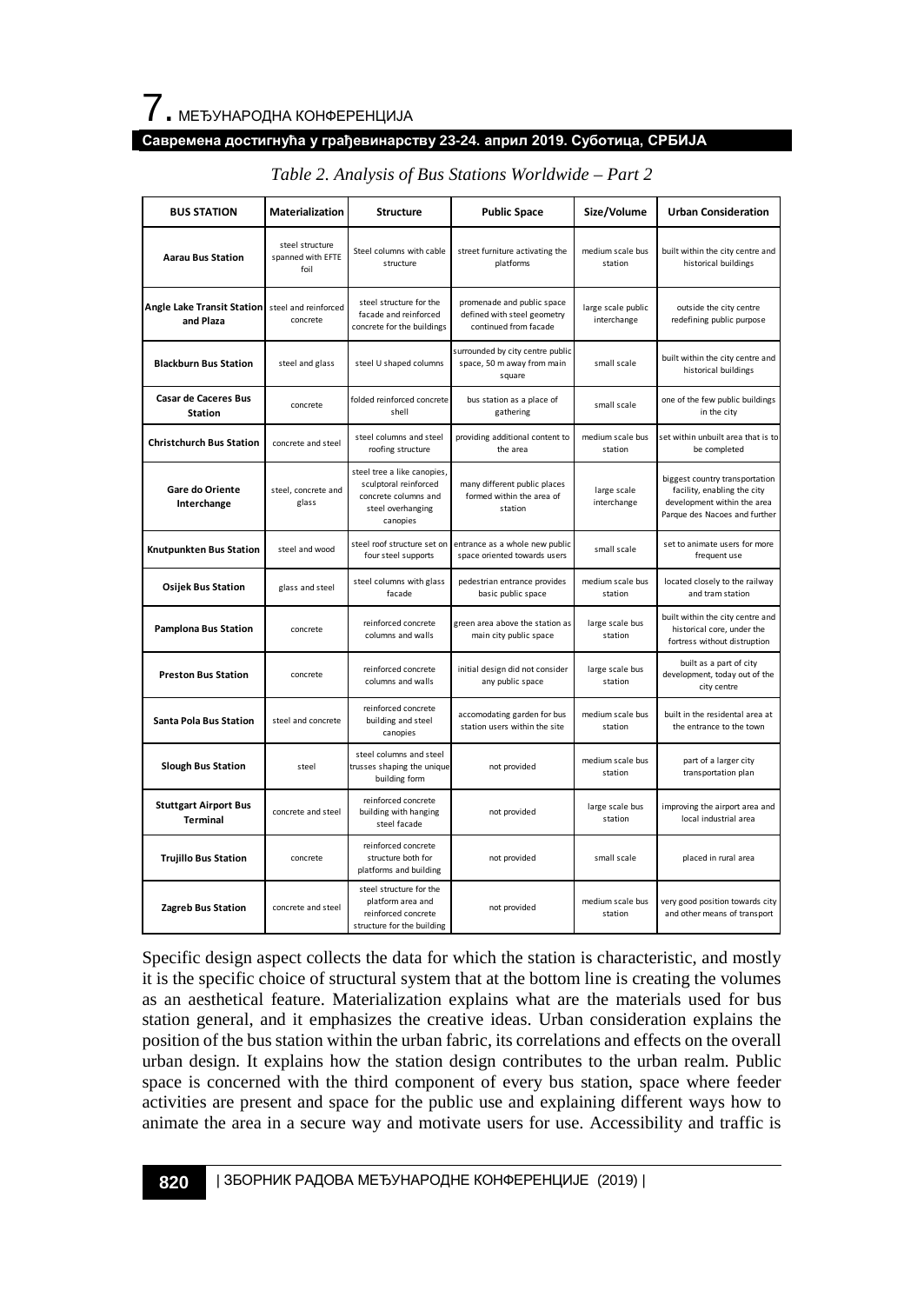

**Contemporary achievements in civil engineering 23-24. April 2019. Subotica, SERBIA**

concerned with the approach to the station related to all means of transport. It explains the path of passenger and possibilities for continuing the travel from the station. *Tables 1* and *2* present summary of findings.

## **5. ANALYSIS OF BUS STATIONS IN BOSNIA AND HERZEGOVINA**

Very similar concept for all stations in Bosnia and Herzegovina is present in all major bus stations in bigger cities. All built with a greater plan, taking in consideration all important factors such as volume and its increase, position within the city, and position next to the railway station, but also the aesthetical elements that were striving for a universal beauty. All stations were built within approximately same period of time, and aesthetical features are very similar therefore. They reflect the modernist architecture of the time in accordance with an ambience of their existence. Repeated elements that are forming volumes with different functions are representing the brutalism in these designs together with honesty of a material that is the most important characteristic of the brutalism.



*Figure 6. Some Bus Stations in Bosnia and Herzegovina* [12, 13, 14, 15]

All stations mentioned previously can be compared with Preston bus station. Built with only few years' difference, all buildings are examples of brutalism. The honesty of material is visible on the pictures of original design that unfortunately is not saved or in a good condition today. Inappropriate interventions related to the renovations or purely keeping the buildings from devastation changed the look very much. Therefore, it is hard to recognize its original value and designer's primary intention. *Tables 3* and *4* present summary of findings.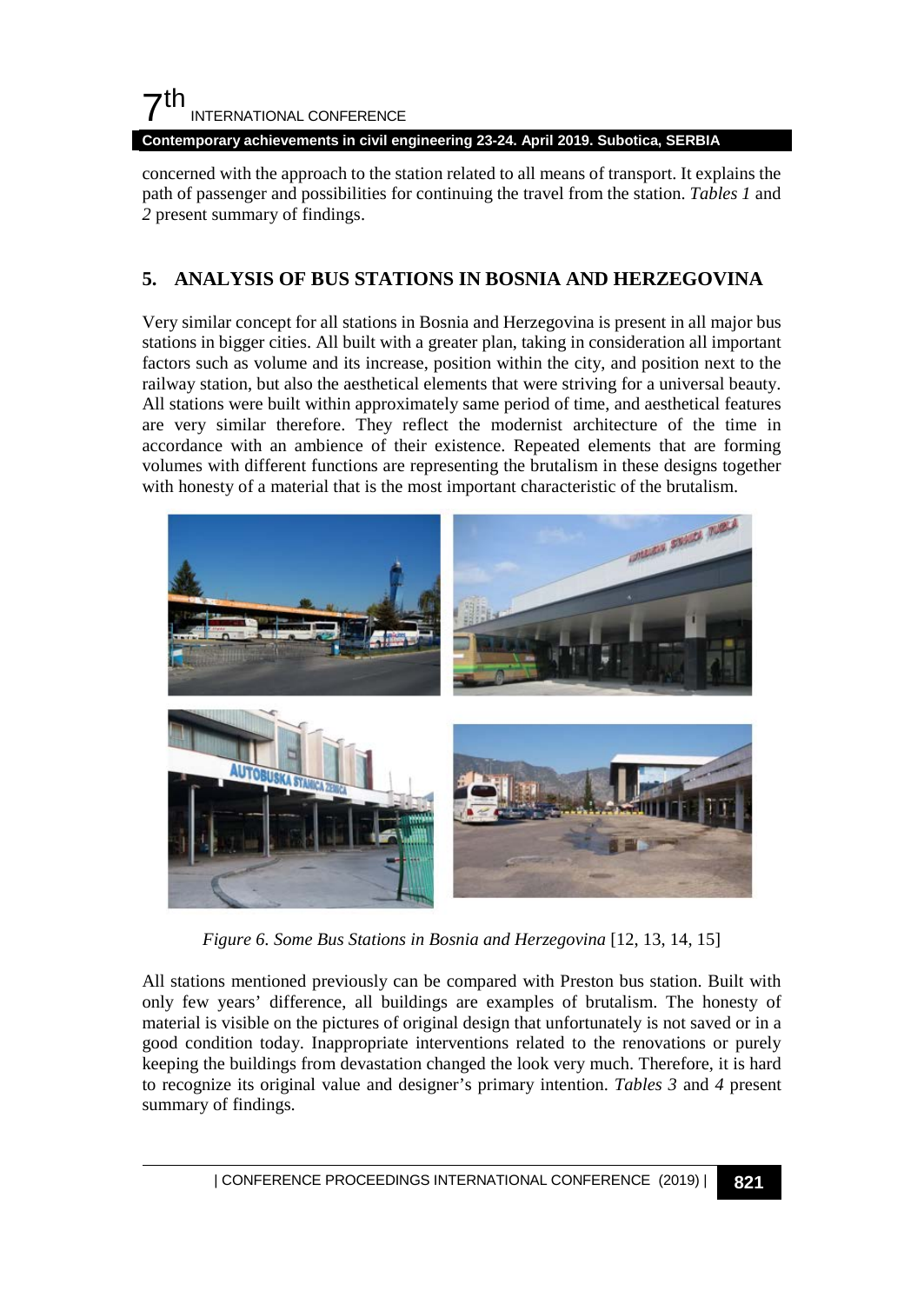#### **Савремена достигнућа у грађевинарству 23-24. април 2019. Суботица, СРБИЈА**

| <b>BUS STATION</b>            | <b>Type of Station</b><br>Location         |                                                                                 | <b>Facility</b>               | <b>Specific Design</b> |  |
|-------------------------------|--------------------------------------------|---------------------------------------------------------------------------------|-------------------------------|------------------------|--|
| Sarajevo Bus Station          | second zone, closely<br>to the city centre | intercity and international<br>Interchange with railway and<br>public transport | basic bus station<br>services | no specific design     |  |
| <b>Tuzla Bus Station</b>      | second zone, closely<br>to the city centre | intercity and international bus<br>station                                      | basic bus station<br>services | brutalist building     |  |
| <b>Zenica Bus Station</b>     | entrance to the city                       | intercity and international<br>Interchange with railway and<br>public transport | basic bus station<br>services | brutalist building     |  |
| <b>Banja Luka Bus Station</b> | second zone, closely<br>to the city centre | intercity and international<br>Interchange with railway and<br>public transport | basic bus station<br>services | no specific design     |  |
| <b>Mostar Bus Station</b>     | entrance to the city                       | intercity and international<br>Interchange with railway                         | basic bus station<br>services | brutalist building     |  |

*Table 3. Analysis of Bus Stations in Bosnia and Herzegovina – Part 1*

| <b>BUS STATION</b>            | <b>Materialization</b> | <b>Structure</b>                                                                    | <b>Public Space</b>                                                                                                                            | Size/Volume                 | <b>Urban Consideration</b>                                                                   |
|-------------------------------|------------------------|-------------------------------------------------------------------------------------|------------------------------------------------------------------------------------------------------------------------------------------------|-----------------------------|----------------------------------------------------------------------------------------------|
| <b>Sarajevo Bus Station</b>   | concrete and steel     | concrete structure for the<br>building and steel canopy<br>for the platforms        | pedestrian entrance includes<br>small square for the bus station<br>users, additional public space<br>provided in front of railway<br>entrance | medium scale bus<br>station | built on the edge of city centre,<br>very good positioned,<br>surrounded by public buildings |
| <b>Tuzla Bus Station</b>      | concrete               | reinforced concrete<br>structure with overhanging<br>beams as a canopy for<br>buses | no public space provided                                                                                                                       | medium scale bus<br>station | built on the edge of city centre,<br>very good positioned,<br>surrounded by public buildings |
| <b>Zenica Bus Station</b>     | concrete and steel     | concrete structure for the<br>building and steel canopy<br>for the platforms        | shared public space, both for<br>bus and railway station                                                                                       | medium scale bus<br>station | built at the entrance to the city,<br>surrounded by residental<br>buildings                  |
| <b>Banja Luka Bus Station</b> | concrete and steel     | concrete structure for the<br>building and steel canopy<br>for the platforms        | no public space provided                                                                                                                       | medium scale bus<br>station | built on the edge of city centre,<br>very good positioned,<br>surrounded by public buildings |
| <b>Mostar Bus Station</b>     | concrete               | reinforced concrete<br>structure with reinforced<br>concrete canopy for buses       | shared public space, both for<br>bus and railway station                                                                                       | medium scale bus<br>station | built at the entrance to the city,<br>surrounded by residental<br>buildings                  |

## **6. CONCLUSION**

Bus stations were not build only for a present time but to serve for many years after building. Even though the emphasis was on a functional features, the aesthetical elements were not neglected at all. Structural elements that are integral part of aesthetical expression of the design are still remarkable elements of these transportation buildings.

Today, architecture of transportation facilities is trying to achieve many goals at once. One of them is also making the station place a landmark and increasing the public space use. Many of the station sites are not able to provide spaces large enough for a public activities and proper access for all users at the same time. When it is about achieving the landmark and preserving the identity of a place, the example of Slough bus station showed how even 'out –of –space' design sometimes is not enough for such impression, but a building such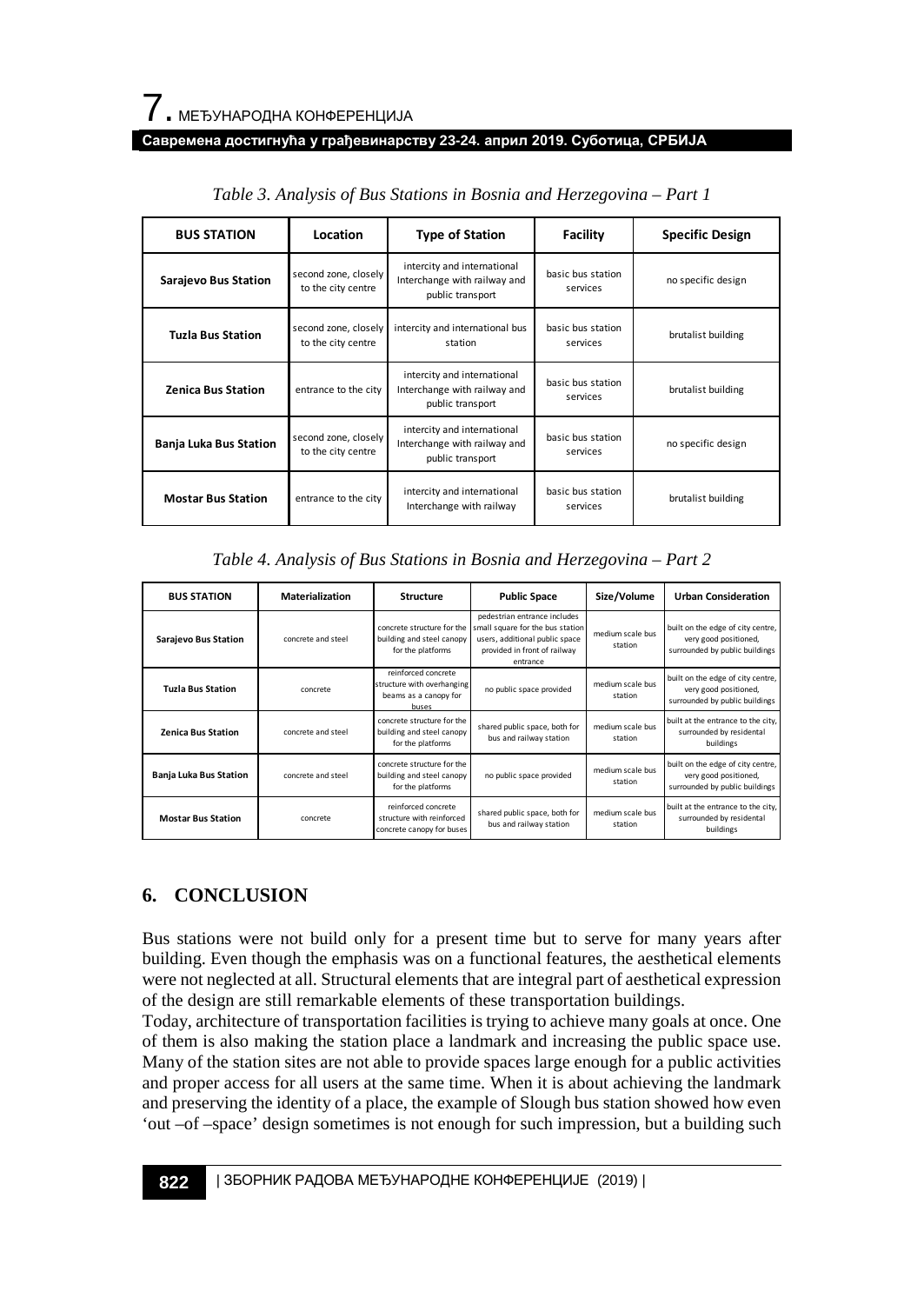## $7<sup>th</sup>$ INTERNATIONAL CONFERENCE

#### **Contemporary achievements in civil engineering 23-24. April 2019. Subotica, SERBIA**

as Preston bus station still captivates the passengers attention and leaves even more positive impression.

Buildings neglected during a long period are very difficult to maintain today, and different views on future of such buildings is always the subject of architectural discussions. Preston Bus Station is a perfect example where the exactly same dilemma has occurred, but also an example how should this architecture should be treated.

Blackburn Bus Station, Casar de Caceres, Gare do Oriente, Trujillo and Preston Bus Station are the best examples where structural system is at the same time architecture. Creative and innovative form has honest approach to the structural system, and they are the same element without any hidden structure. Where structure and architecture are one, the landmark is inevitable result. If followed by clear function and unobstructed use, stations are succeeding in their role completely.

Bus stations are more than transportation buildings, and it is proven that they are only one part of the infrastructure serving for the transport. Bus stations where the attention is put not only onto building itself but on a whole experience, including bus shelters, public space, entrances, feeder area and all other, are the ones that have positive effect on all users. The creative and innovative approach with structural system does not necessarily have to impact the operational and functional features of the station. Very simple structures are still enabling good function to be performed if they are not obstructing the required spaces. While there is no significant impact of structural system onto functional requirements, the overall form and architecture of the bus station is influenced mostly by the choice of structural system. All analyzed examples of already built bus stations and their elements are confirming how important role structure has. Honest approach to the structure is providing a highest quality form, without hiding or covering the core of the building. Structure as an architecture is a principle that can be applied to the design of bus stations or any of their following elements. The function is successfully organized within any good structure either it is creative and innovative or not, but the use of it is mostly encouraged if the appealing design is achieved with all aspects.

## **REFERENCES**

#### **Book / Monograph:**

- [1] Kostić, S., Davidović, B., Papić, Z. "Terminali u saobraćaju"*,* FTN Izdavaštvo, 2012, Novi Sad, Serbia;
- [2] Putnik, N., "Autobaze i autostanice*"*, Saobracajni fakultet Univerziteta u Beogradu, 2007, Beograd, Serbia;

#### **Handbook:**

[3] GIDB, AMC, AUDA, "Ahmedabad Bus Rapid Transit System (ART), Working Paper 4 - Bus station design", Centre for Environmental Planning & Technology University, Ahmedabad , 2005, Gujarat, India;

#### **Internet:**

- [4] <ftp://ftp.uga.edu/pub/misc/webster/>
- [5] <http://www.transmisr.com/glossaryt.asp>